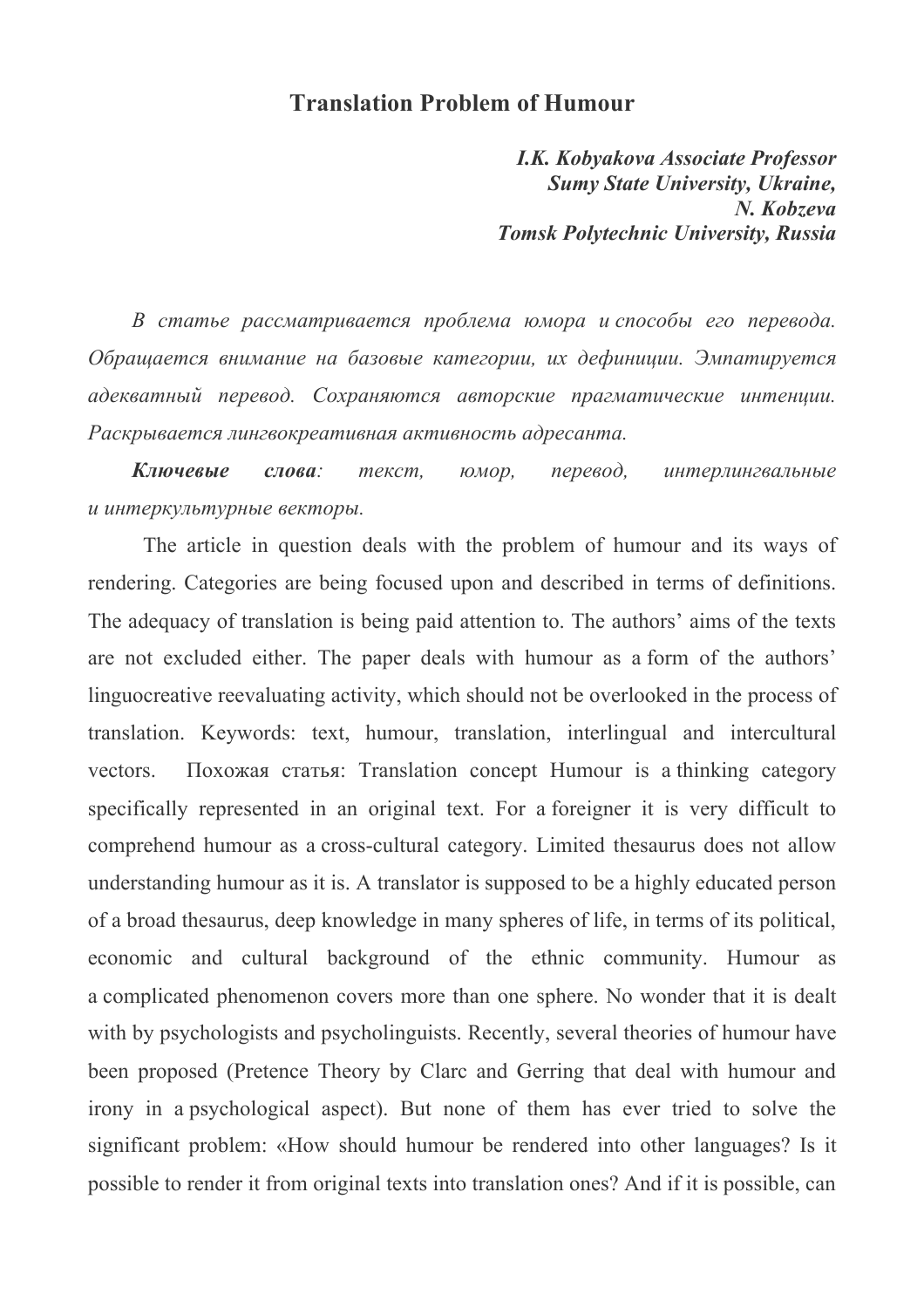all the types of humour be successfully rendered into foreign language?" Some people take it for granted, the others try to exaggerate its advantages or hyperbolize its drawbacks; emphasising the unattractive and sometimes even ugly side of life, expressing amusing things about it. But it is important to keep humour fresh and original. There are some reasons to state, that humour is relevant to an artistic and aesthetic connotation of the text and belongs to the elements of the prime significance [1]. Humour (as a means of creative subjective modality) is a form of the author's appraisal opinion. Practically in modern English and American prose, humour is presented as an original way of world view [2]. Before dealing with the translation of humour one should acknowledge the meaning of its category and subcategories, the ways of their verbalization. Humour arouses amusement, laughter, the capacity of recognizing something funny. Humour is a means of cheerful and puzzling towards reality. The attempts of defining humour were made by philosopher Agnes Repplier (1858–1950), a social critic, who assumed that humour was associated with tolerance. Humour brings a deep and friendly understanding. Humour is the form of paradox. Paradox is good, great and unexpected at the same time. Cf. "—Did I meet you in Tolerado? —No, I never was in Tolerado. Neither was I. It must have been two other fellows» [3]. Похожая статья: Ways of formation and translation of occasional words in fiction «A notice was put up on the door of office: «If you haven't anything to Do, Don't Do it Here!" [3]. Alongside with development of linguistics new and specific definitions of humour appeared. Now there are quite a great number of them. For example: «Humour — the expression of one's thoughts, in order to make one's remark forceful» [4] or: Humour, irony is the use of words to express something different from and often opposite to their literal meaning. Humour presupposes a highly developed intellect and can only exist within the framework of specific sociolinguistic conditions; the most important among these is a love of the mother tongue and aesthetic pleasure derived from its use [3]. The problem of translation of humour has not been paid proper attention to. It is enormously important and significant. The loss of humour in translation can lead to the loss of information of the author's style's, make his work of literature in a target language uninteresting and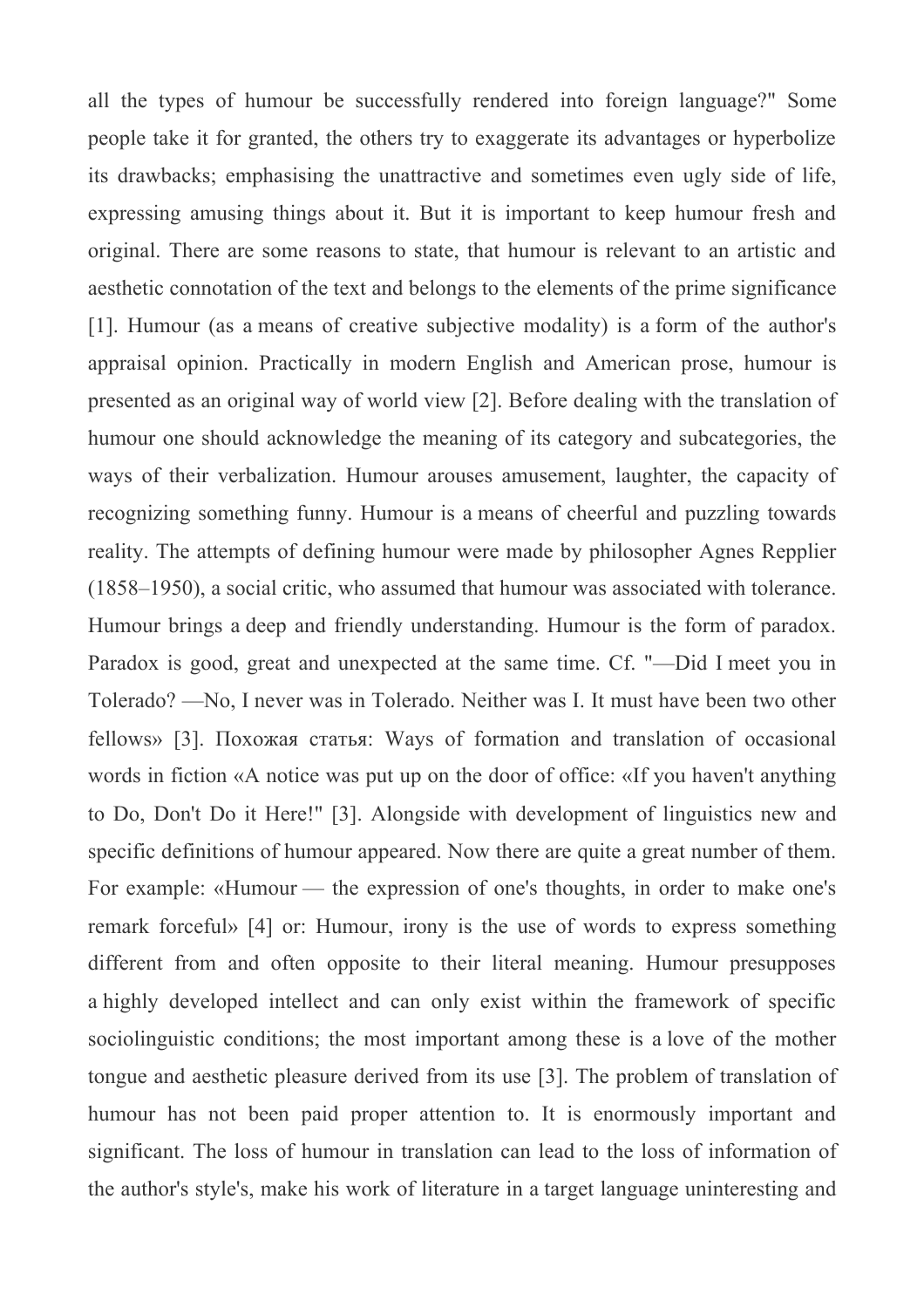faked [5]. We distinguish two types of humour: situational and linguistic. Situational humour is usually realized in some sentences contexts that rarely exceed a paragraph. Situational humour often appears as the discrepancy between outward and inner characteristics of an object described. Cf. Professor — «You can't sleep in my class». Student — «If you didn't talk so loud I could» [3]. Professor — «A fool can ask more questions than a wise man can answer» Student — «No wonder so many of us fail in our exams'" [3]. Похожая статья: Proper Names in Translation With linguistic humour the figurative meaning is realized gradually in a broad context (in some paragraphs, short story) [3]. Humour is to be kept in the target text. The loss of it can tell on its coherence and the main idea [5]. Cf. Popularity is the crown of laurel which the world puts upon bad art. Whatever is popular is wrong [6]. More marriags are, ruined nowadays by common sense of the husband than by happy with a man who insists on treating her as if she were a perfectly rational being [6]. The research of linguistic mechanism of humour enables the analyst to discover many relevant items of language structure and semantics overlooked in previous linguistic researches and to give new assessment tofacts. Humour is always implicit, the context serves as a marker of it. While achieving the humorous effect authors use both verbal and nonverbal means involved in the play on social/linguistic experience. Humorous effect is verbalized by traditional and non-traditional means, actualizing the adaptive principles of language. Cf. situational humour:- 1) There is a man outsidewith a wooden leg, Mr.Smith. What's the name of hisother leg! [3]. 2) Policeman — " Miss, youwere driving sixty miles anhour!" She — «Oh, isn't thatsplendid I only learned todrive yesterday» [3]. Cf. linguistic humour: 1) Jessie — «Her husband didn't leave her muchwhen he died, didn't?" Jennie -" No, but he lefther very often when hewas alive» (Pocheptsov1981: 280). 2)Teacher — 'When was Rome built?" Percy— At night. Teacher — Who told youthat? Percy — «You did. You said Rome wasn't built in aday» [3]. Linguistic means of humour vary and translation of humour is rather a complicated task. Translation consists in rendering information from one language into another. The assignment of the translator extends far than a mere translation. Translator's task is not only to convey the meaning, the thoughts of an